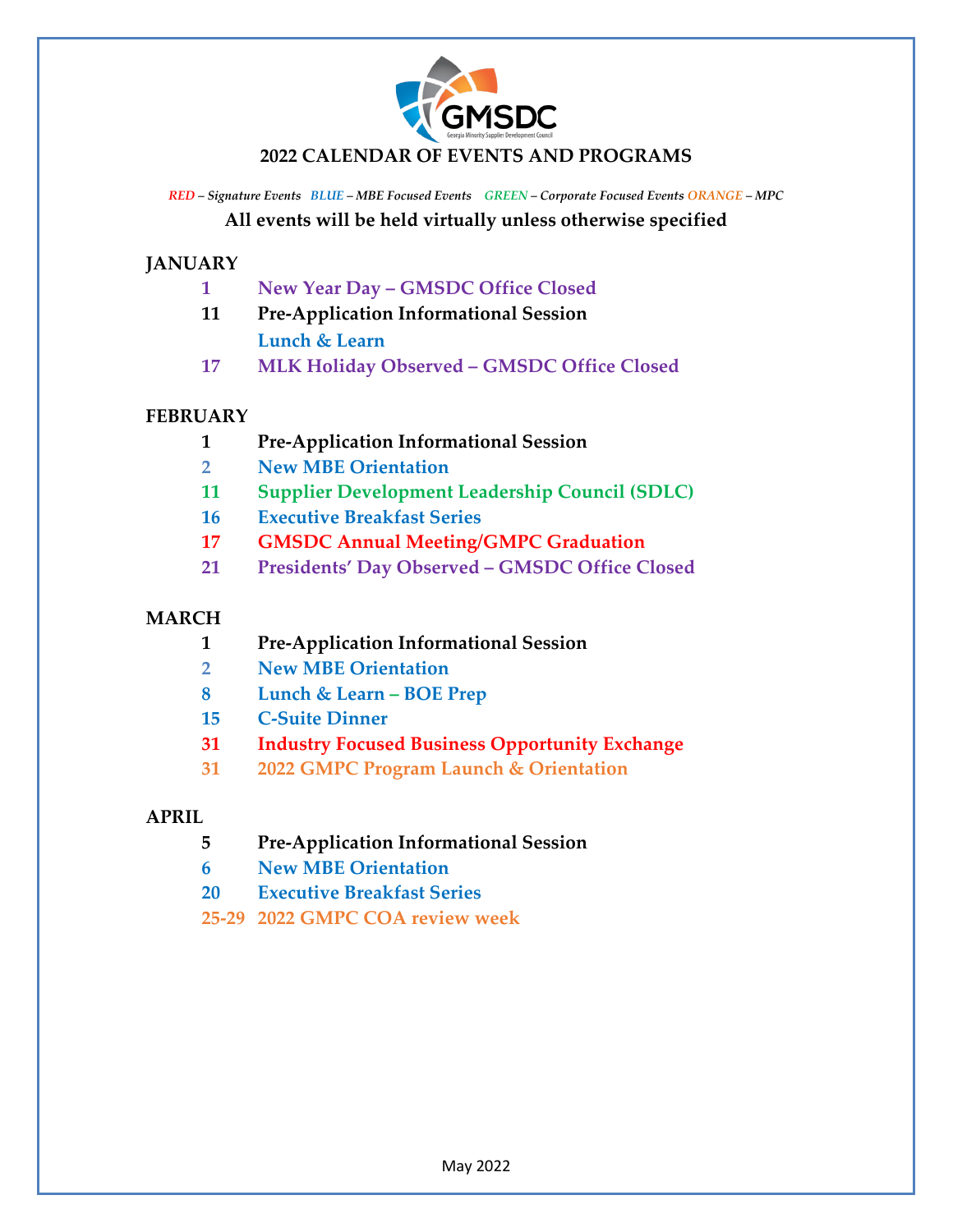

### **2022 CALENDAR OF EVENTS AND PROGRAMS**

*RED – Signature Events BLUE – MBE Focused Events GREEN – Corporate Focused Events ORANGE – MPC* **All events will be held virtually unless otherwise specified**

#### **MAY**

- **3 Pre-Application Informational Session**
- **4 New MBE Orientation**
- **4 Financial Summit**
- **11-12 2022 GMPC COA Committee (Mentor)**
- **20 Supplier Development Leadership Council (SDLC)**
- **27-28 Reporting Session (COA review) (Mentor and Protégé)**
- **30 Memorial Day Observed GMSDC Office Closed**

### **JUNE**

- **1 Pre-Application Informational Session**
- **2 New MBE Orientation**
- **17 Meet the New Corporate Members and MBEs**
- **30 Monthly Reporting Session Virtual (Mentor and Protégé)**

### **JULY**

- **1 & 4 July 4th Observed GMSDC Office Closed**
- **12 Pre-Application Informational Session**
- **12 Lunch & Learn**
- **13 New MBE Orientation**
- **20 Executive Breakfast Series**
- **21 Growth Academy Corporate Presentation**
- **28 Monthly Reporting Session and Educational Forum In-Person (Mentor and Protégé)**
- **28 Business Opportunity Exchange Industry Focused**

# **AUGUST**

- **2 Pre-Application Informational Session**
- **3 New MBE Orientation**
- **5 Supplier Development Leadership Council (SDLC)**

# **18 Spirit of Alliance Awards**

**25 Monthly Reporting Session and Networking Event – In-Person (Mentors and Protégés)**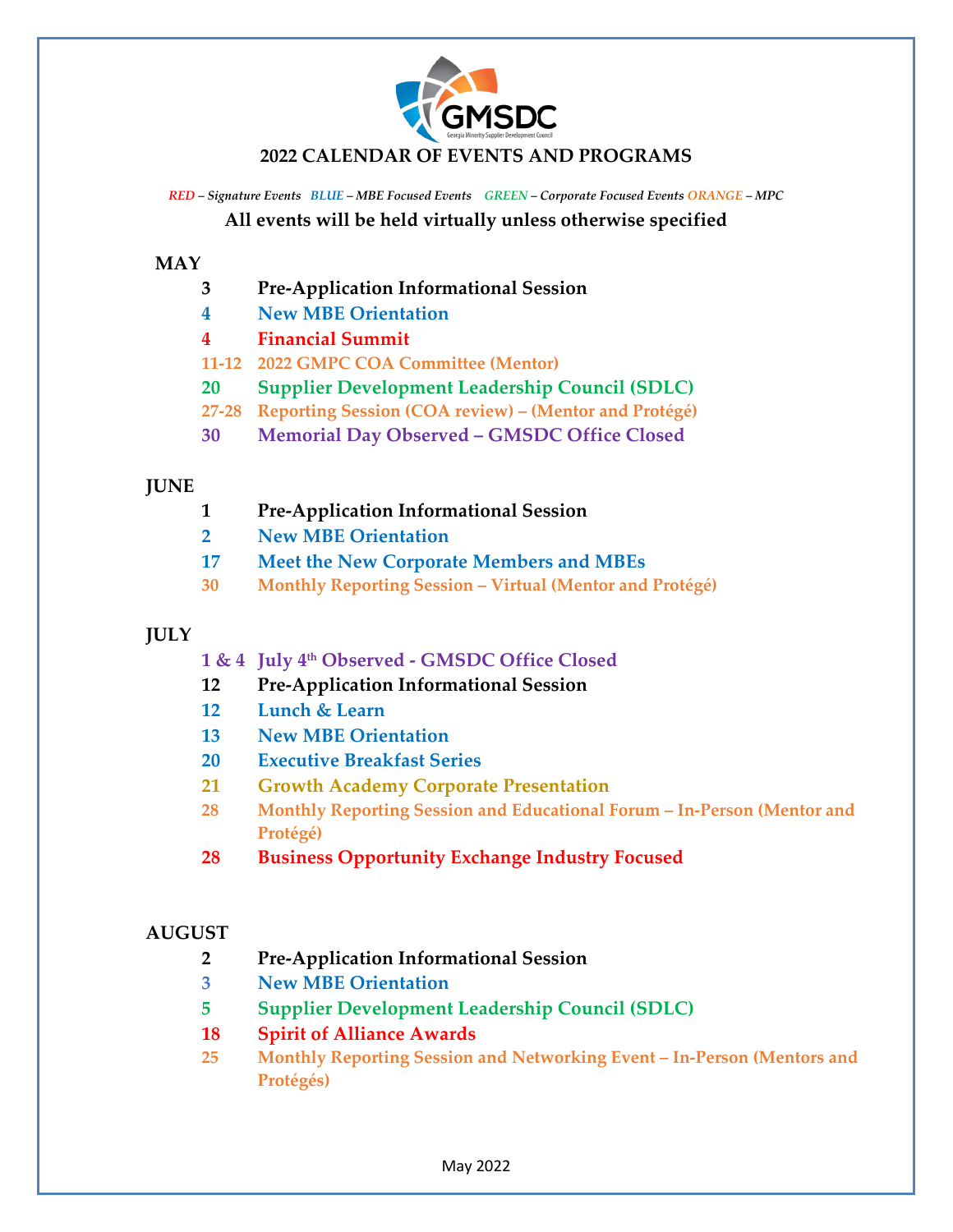

### **2022 CALENDAR OF EVENTS AND PROGRAMS**

*RED – Signature Events BLUE – MBE Focused Events GREEN – Corporate Focused Events ORANGE – MPC* **All events will be held virtually unless otherwise specified**

#### **SEPTEMBER**

- **5 Labor Day Observed GMSDC Office Closed**
- **6 Pre-Application Informational Session**
- **7 New MBE Orientation**
- **9 Meet the New Corporate Members and MBEs**
- **19-23 Minority Business Opportunity Week/Business Opportunity Exchange – Industry Focused**
- **20 C-Suite Dinner**
- **29 Reporting Session & Education Forum III Virtual (Mentors and Proteges)**

### **OCTOBER**

- **4 Pre-Application Informational Session**
- **5 New MBE Orientation**
- **11 Lunch & Learn**
- **19 Executive Breakfast Series**
- **27 Reporting Session (Reports due only)**
- **27 Shark Tank Experience In-Person (Mentors Only)**

### **NOVEMBER**

- **1 Pre-Application Informational Session**
- **2 New MBE Orientation**
- **4 Supplier Development Leadership Council (SDLC)**
- **8 C-Suite Dinner**
- **11 Veterans Day GMSDC Office Closed**
- **14 Masters of the Links Golf Tournament (In-Person)**
- **17 GMPC Tradeshow In-Person (Mentors and Proteges)**
- **24-25 Thanksgiving Holiday GMSDC Office Closed**

# **DECEMBER**

- **2 Meet the New Corporate Members and MBEs**
- **6 Pre-Application Informational Session**
- **7 New MBE Orientation**
- **8 Growth Academy Corporate Presentation**